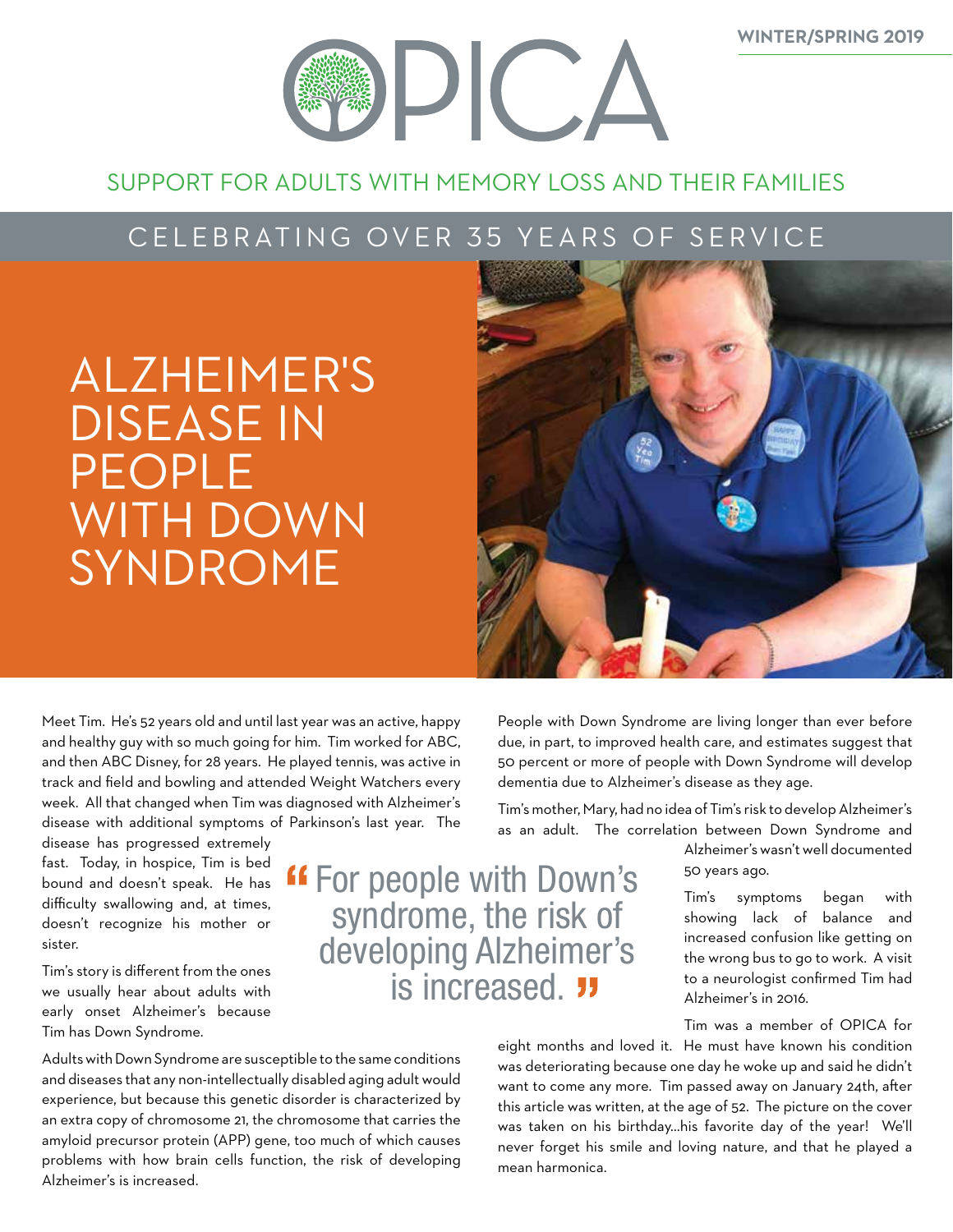### **BOARD OF DIRECTORS**

Mary Bomba *Chair*

Teresa Riddle *Vice Chair*

Scott Freeman *Treasurer*

Phyllis Bellano *Secretary*

### **Directors**

Mary Baker Phyllis Bellano Mary Bomba Pete England Anne Factor Scott Freeman Daniel Giesberg Gail Holtzman Joyce Leanse Marilyn Levin Natalie Neuman Sister Sharon Ninteman Sheri Samotin Jerry Weissman Andrew Wolfberg

### **Emeritus Members**

Bunni Dybnis Deborah Gauvreau Shîla Hazan Shirley Kleiman Gee Martin Kathleen McCann Keith McCoy Rita Williams



### **A Message from our Executive Director**

#### Dear Friends of OPICA:

We are proud to be celebrating our 40th anniversary this year. The OPICA story is one of hard work for a good cause. Essential to the story are the dedicated, committed and skilled volunteers. Since its inception a rich bank of licensed professionals were willing to give of their expertise and time.

A question often asked, "What does OPICA stand for," presents its challenges. We'd prefer to focus on what OPICA does but sometimes the answer, "OPICA supports adults with memory



loss and their families," is simply not enough. Beginning in 1974, the Older Persons Information and Counseling Associates was formed. OPICA became incorporated in 1979 and later changed its acronym (for obvious reasons) to Optimistic People in a Caring Atmosphere.



Thanks to the visionary leadership of Professor Yunghuo Liu of UCLA, the concept of setting up a service program specifically for older adults emerged gradually from her travels in other countries and observing how the needs of older adults were being met.

OPICA might have been, at the beginning, the commitment of a few people, but for the past 40 years it is a collective venture shared by all of those

involved. Today, OPICA provides comprehensive programming specifically focused on all stages of memory loss in a nurturing environment. OPICA fills a critical need as one of the leading not-for-profit community-based organizations focused solely on memory loss.

Celebrating 40 years serving the Alzheimer's community, OPICA looks to the future with great optimism and excitement. We are in an era where we have more access to age-related information than ever before. We better understand the progression of memory loss, preventative measures and how best to guide our families through the journey of dementia.

Members of OPICA have lived rich and full lives with amazing stories to tell and we have the privilege to add to their stories. The looks of joy, wonder, learning and creativity on members' faces remind us every day that we have so much to offer and learn from one another.

Mary Michleich

**Mary Michlovich** *Executive Director* 

"Your kindness and compassion made such a difference for my father. He looked forward to attending OPICA and participating in all of the activities. His last months and days were spent in the finest atmosphere where he felt safe, cared for and loved." **-Sandy**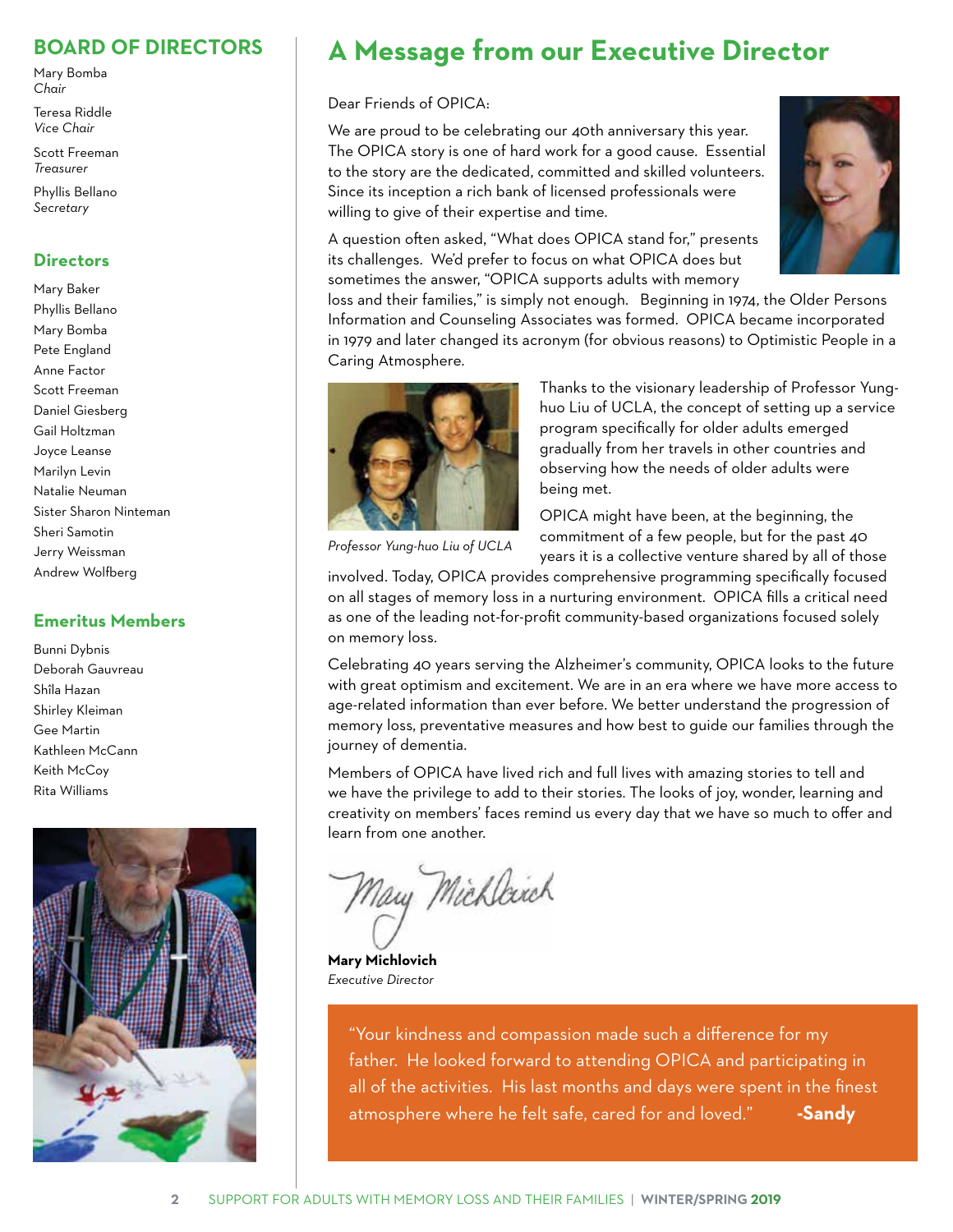### **Greetings from OPICA's Board Chair Advisory Council**

#### Dear Friends of OPICA:

Recently, there have been many newspaper and magazine articles and television segments about the challenges of being a caregiver. It is a very stressful job and there are many suggestions about what caregivers can do to reduce their stress and ensure that they are taking care of themselves. Recently, on the *Today Show*, Maria Shriver, a leader in the Alzheimer's movement, spoke about what she and her four siblings did to support



their mother when she was the primary caregiver for their father, Sargent Shriver. She shared that once a week all five siblings, none of whom lived close by to their parents, had a conference call with their mother, Eunice. Each sibling was responsible for a separate area of need for their father, such as ordering medication, having supplies delivered and making medical appointments. Each one checked in to see what was needed for the upcoming week. I think this is a brilliant way to support a caregiver from afar. Certainly, a primary caregiver's load is lightened if family members' share responsibilities. I think many families could adopt this model and adjust it for their particular circumstances.

This year our annual luncheon will be celebrating forty years of OPICA services by honoring caregivers. We are continually moved by the love and devotion OPICA families show to their loved one's needs. I was inspired when I attended OPICA's Family Day last month to see our members and their families engaged in activities that we do at OPICA on a daily basis. It was evident that everyone enjoyed themselves. The fact that we can provide stimulating activities to our members is a great comfort to their caregivers.

I hope you will join us at our annual luncheon on the 14th of June to celebrate the wonderful caregivers we have known in OPICA's forty years of providing support to adults with dementia and their families.

Teresa Richle

**Teresa Riddle**

*Board Chair* 



Teresa Bond Michael Broida Eric Bruck Ann Bryce Rabbi Kenneth Chasen Sheila Goldman Barbara Hament Noah Hass-Cohen Ranlyn Tilley Hill Frumeh Labow Terry Magady Janet Morris Daniel Plotkin Gail Santucci Michael States Marty Stevens-Heebner Sally Vasen Paul Wishingrad Diane Wolf Wendy Yano

### **In Memoriam**

Roy Azarnoff Nancy Lee Freed Richard Giesberg Joseph Kleiman Yung-huo Liu (founder) Brian Manion George Pollinger Louis Reisman Bernard Segelin Milton Tepper Bob Willard Ted Williams (founder)

OPICA's roots run deep. If we have omitted the name of an OPICA Board member who has passed away, please let us know so that we may include him or her in future publications.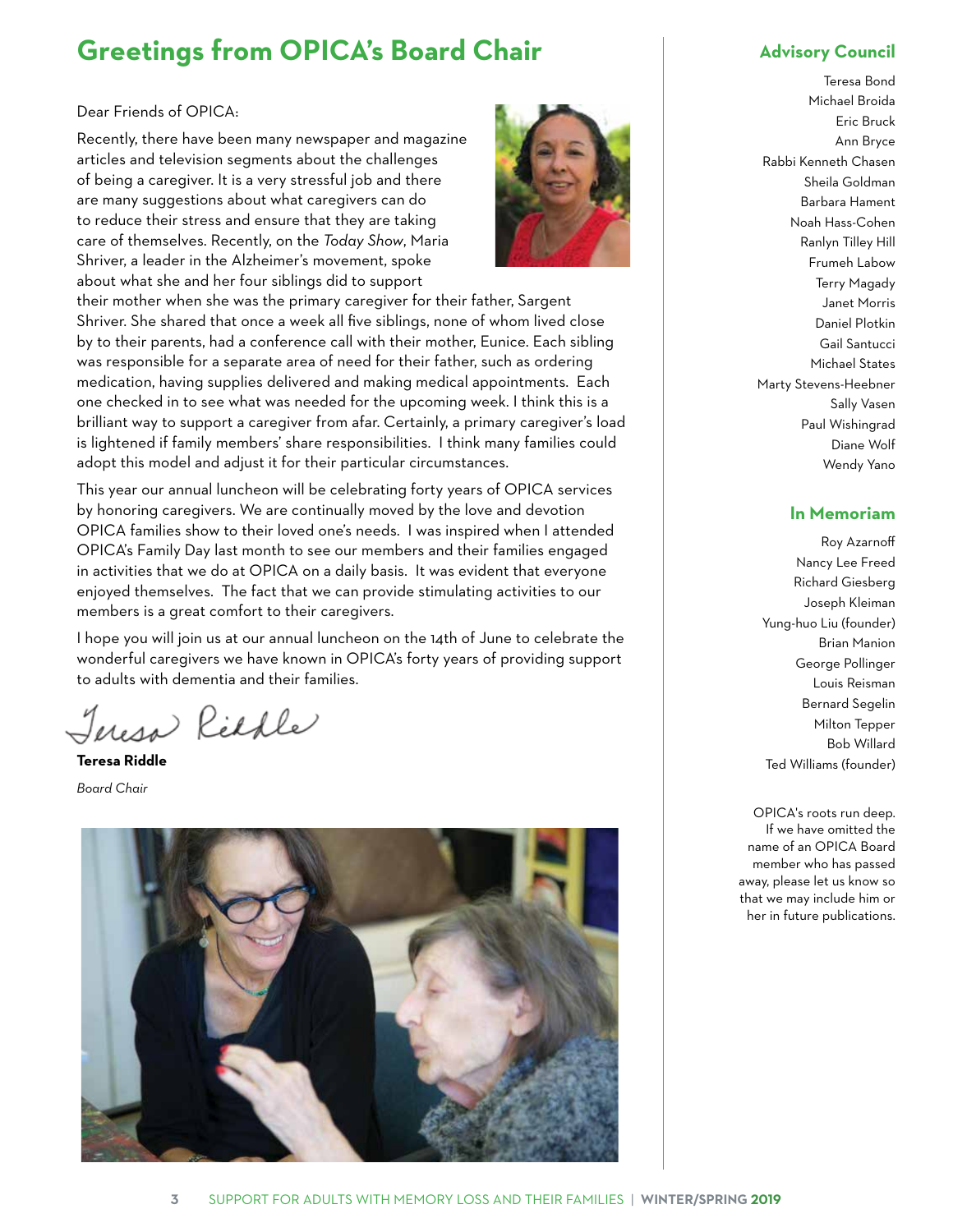

*Shirley Kleiman (R) with her cousin Johanna Schor at an OPICA luncheon*

Where did the original funds for OPICA come from? When Dr. Yung-huo Liu presented her dream for a Day Care Center for older adults to Rita and Ted Williams, it struck a chord. Rita knew first-hand what a center like OPICA would have meant for her parents and convinced her husband, Ted, to supply the seed money for the first year. A Lutheran Church in West Los Angeles

agreed to rent three rooms to OPICA and Rita formed the OPICA Associates, a group of dedicated individuals who devoted their time and energy to fundraise for OPICA. Shirley Kleiman, one of the original associates, is still involved with

OPICA and only just this year retiring from the board directors at the age of 97.

The Associates held raffles, garage sales and theater parties. Inviting family, friends, and friends of friends to these events, the Associates not only raised money, they spread the word about OPICA's groundbreaking work. The OPICA Associates formally came to

an end in 2010 but by that time, they had amassed a substantial fund that continues to sustain OPICA in the form of emergency reserves.

Today, in addition to OPICA's emergency reserves, 44% of our operating budget is generous donations from individuals and foundations. It's because of support from friends of OPICA that we have not raised our subsidized daily rate fee in over five years and provide approximately \$150,000 for additional financial assistance each year.

OPICA's enhanced programs are designed to meet the needs of adults at every stage on the journey through dementia. Our unique services and commitment to be each family's partner in caregiving can make a difficult journey a little easier. And your support makes this possible.

# CELEBRATING OPICA'S LEGACY SOCIETY

There are many different ways to support OPICA, but a legacy gift will allow future generations to receive the same exceptional care provided to our members today. When you designate OPICA as a beneficiary of your estate, your enduring legacy honors yourself and your family. Your single action has the power to change lives.

To RSVP or to get more information about creating a legacy gift, please contact Stacey Barrett at 310-478-0226, or email her at stacey@opica.org.

# The Original "Angels"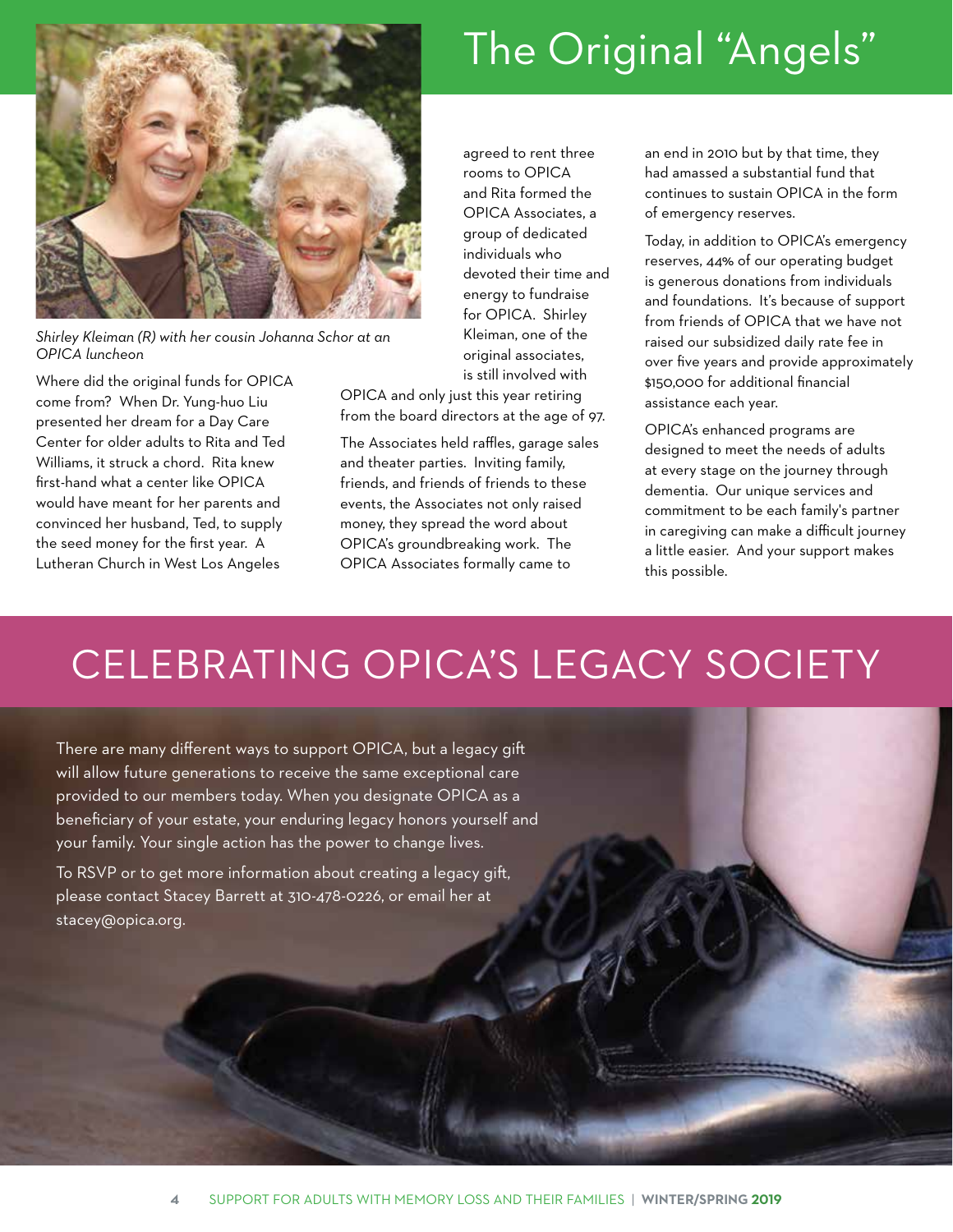

# OPICA PREPARES FUTURE **HEALTH CARE PROFESSIONALS**

From its inception 40 years ago, OPICA has been preparing future health professionals, recruiting Marriage and Family Therapy students before and after graduation, providing opportunities to fulfill their required hours toward licensure and offering training and supervision. In OPICA's early days, a group of licensed professionals volunteered their time to provide supervision for up to ten students at a time. Today, the Counseling Center has a dedicated professional staff to oversee a program that has grown to 25-30 students who bring a breadth of creative talent that perpetually enhances and enriches OPICA's programs. Over the years, many trainees and associates (previously referred to as interns) have stayed on at OPICA after graduation, including our own Anne Galbraith, Arline Agay, Elizabeth Lira, Gillian Scott and Meredith Rossi.

Trainees and associates enhance all of OPICA's programs. Involved with the adult day program and counseling center, they assist in activities, co-lead support groups, and provide individualized attention to members who are experiencing anxiety, depression and/or transitioning into a new activity. All trainees and associates are assigned an adult day program member and serve as the point person for the member's family to ensure that each are getting the support they need.

OPICA is proud to provide training for future health care professionals so they have the opportunity to learn the need of supportive programs for older adults with dementia and to experience first-hand, the rewards of providing service to others.

All trainees and associates are assigned an adult day program member and serve as the point person for the member's family to ensure that each are getting the support they need.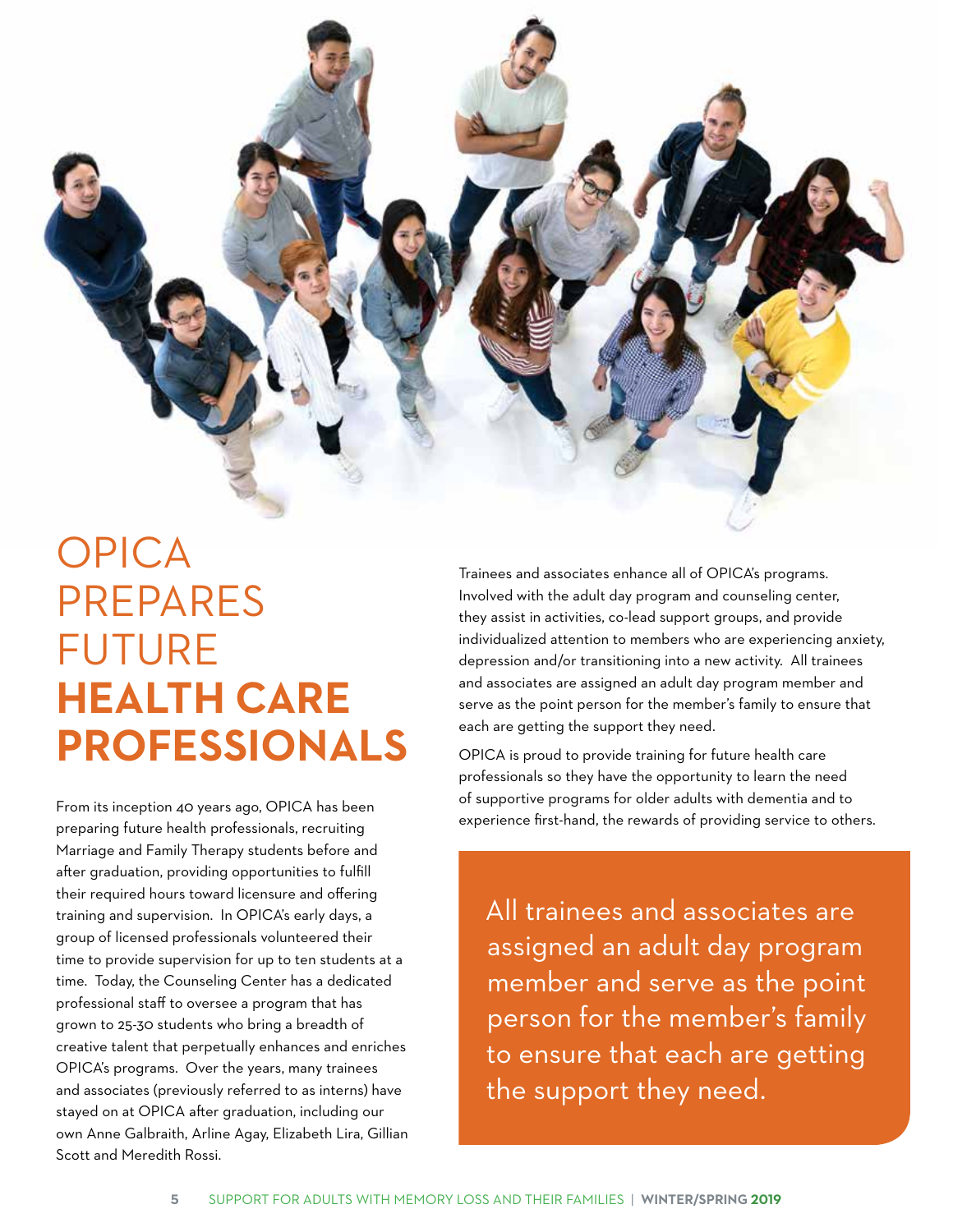



# Celebrating 40 years serving THE ALZHEIMER'S COMMUNITY

## NEW DAY this year Friday, June 14, 2019

# Honoring OPICA caregivers **Ellen Reisner and Keith McCoy And recognizing all OPICA caregivers, past and present**

If you know someone who was an OPICA caregiver, please contact Stacey Barrett at (310) 478-0226 or stacey@opica.org so we can ensure that they get an invitation to this special event in their honor.

# **WHY CHOOSE US**

Customized for an individual's emotional, cognitive and physical needs

1:5 ratio of staff to attendees

Expertise critical for memory loss care

Provides valuable respite for family caregivers

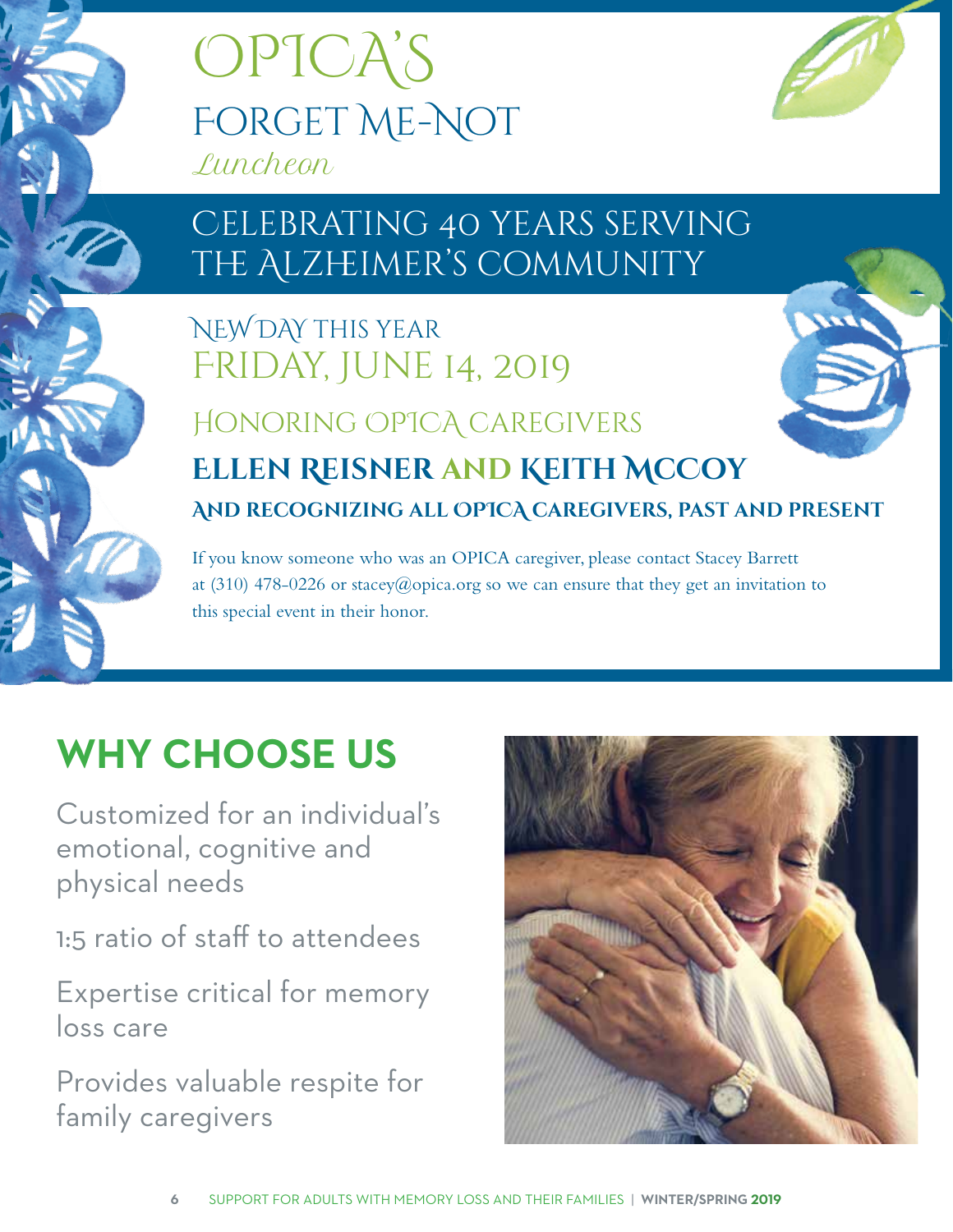### **Tributes and Memorials**

OPICA tribute cards honor, celebrate and commemorate life's most important events with a unique message of care and compassion. We express appreciation to the individuals listed below who contributed to OPICA in the form of a tribute between July 1 – December 31, 2018.

#### **In Loving Memory of**

**Hanni Berg** Esther Woo-Benjamin

**Eva Chorub** Gail Holtzman

**Dad** Jeffrey and Joyce Gampel

**Ellen Grim** Alan and Barbara Levy

**Michael Krane** Carol Vernon and Robert Turbin

**David and Jay Leanse** Thomas and Jessica Sipkins

**Neil Levinson** Sheri Samotin

**Esperanza Manlapid** Iris Rodgers

**Leslie Martinson** Reiko Pultz

**Lee Miller** Sue Miller

**Alice Parrish** Ron and Teresa Riddle

**Lawrence Powell**  Rita Loew

**Bill Ross** Chris and Nancy Cooper

**Mike Rothberg** Sheila Goldman

**Alan and Helen Rowe** Ruth and Robert Yoshiwara **Al Sentchuk** Phyllis Bellano

**Nancy Shaffron** Heidi Magner

**Connie Singer** Gail Holtzman

**Craig Trager**  Phyllis Bellano

### **In Celebration of**

**Wesley Bilson's Birthday** Bert Woodruff and Barbara Bilson

**JoAnna Jarvis's Birthday** Pete England

**Shirley Kleiman's Birthday** Richard Kleiman Nili Kosmal

**Barbara amd Alan Levy's Anniversary** Alan Levy

**Jane Morgen's Birthday** Rita Loew

**Sherry Newman's Birrthday** Rita Loew

**Lori Harrison's Birthday** Sharlene Wolf Basch

**Margie Rand's Birthday** Pete England

### **In Honor of**

**Mary Baker** Mary Ruth Brown Mel and Stephanie Kay Dan and Teresa Murphy Judi Lippe

**The Honorable Michael Berg** Christina Davidson

**Mary Bomba** Cookie Galanti

**Esther Cidis** Vicky Foxworth

**Tom Dunsmuir** Bodhi and Telulah Younger

**Frannie and Jordan Hudson** Rita Loew

**Tom Keyser** Ron and Teresa Riddle

**Shirley Kleiman** Milt and Susie Gross

**Joyce Leanse** Thomas and Jessica Sipkins Ernestine Elster Eleanor Leanse Alvin and Gloria Lanfeld

**Tom and Barbara Leanse** Kim Allen-Niesen

**Marilyn Levin** Ralph and Shirley Shapiro Annie Lampl

**Barbara Levy** Martha Felton

**Rita Loew** Barbara and Ron Gordon

**Teresa Riddle** Lana Brody

**Sheri Samotin** Nella Webster

**Dr. Kevin Scher** Sheila Goldman

"To our surprise, OPICA was able to bring out the hidden artist and dancer that we didn't know existed. We will forever be grateful for all that was done to make our dad's time at OPICA a place where he could express himself and be happy." **-Debi and Danielle**